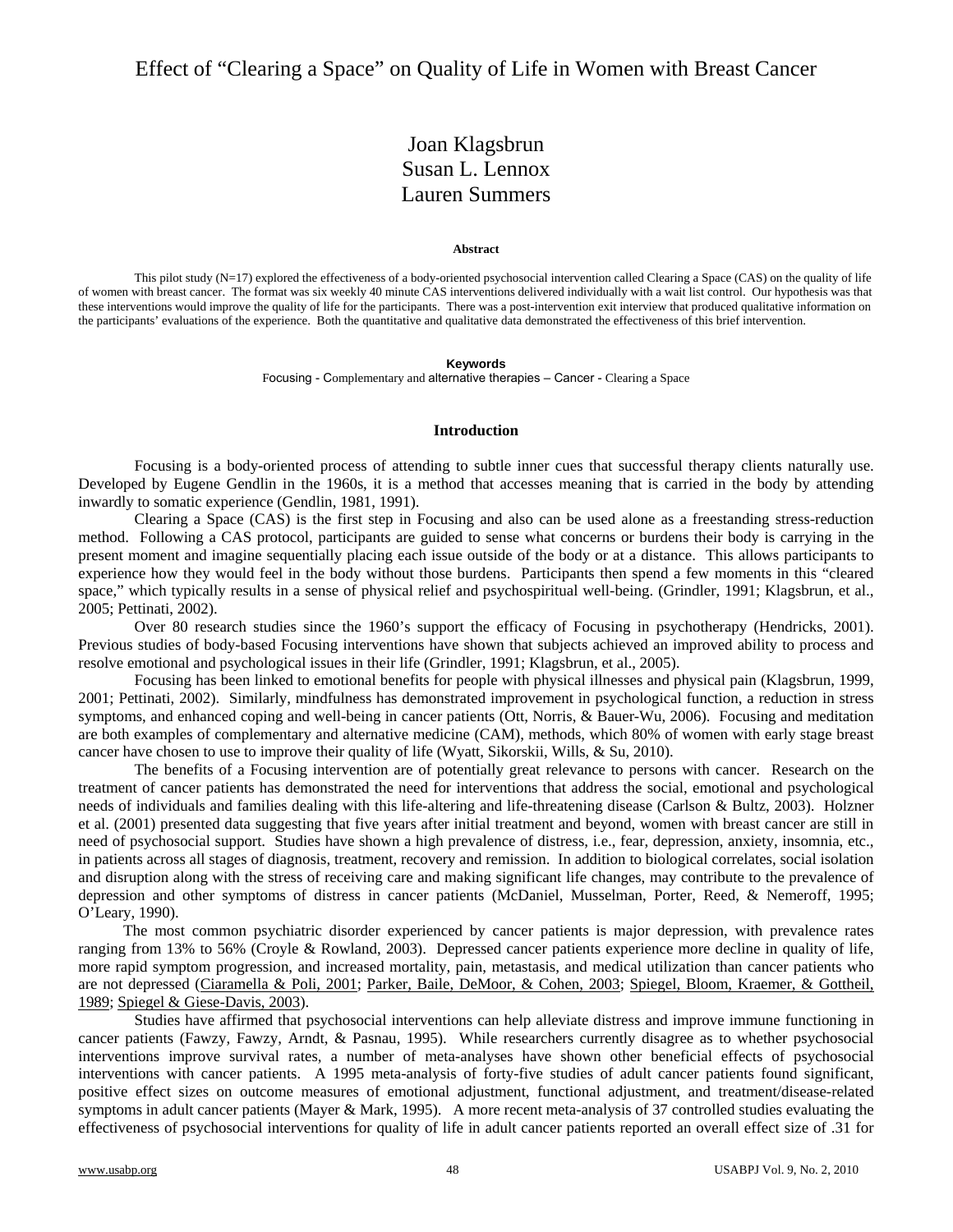the 3120 cancer patients suggesting that psychosocial interventions are indeed beneficial (Rehse & Pukrop, 2003). (See also, Newell, Sanson-Fisher & Savolainen, 2002).

## **Method**

In this study, each participant was guided through the CAS protocol by a Focusing coach in six weekly half-hour sessions, administered in person during sessions one and six and over the telephone during sessions two through five. In each session, the coach guided the participant in the CAS protocol and then completed a post-CAS checklist to score the degree to which the participant was able to place her difficulties aside and reach a "cleared space" during that session. (See Appendix for the complete protocol). In addition to the checklist, which was completed after each session by the Focusing coach, the participants filled out the following four instruments both before the treatment began and after the treatment sessions were complete: 1) The Functional Assessment of Cancer Therapy-Breast (FACT-B), 2) Grindler Body Attitude Scale, 3) Inventory of Attitudes 32-R, and 4) Brief Symptom Inventory (BSI). Using a waitlist control group, these four instruments were administered to the participants before session one and after session six and after six weeks for the waitlist controls. In addition to the quantitative findings, qualitative data were gathered by the Focusing coaches both during the six CAS sessions and during exit interviews conducted several weeks after the conclusion of the interventions.

## Participants

Seventeen out of the initial group of 24 participants completed the study. All were Caucasians ranging in age from 43 to 65 years of age. Twelve had spouses or partners and four were divorced. All but two had one or more children, with three of the participants coping with school-aged children at home. Sixteen were college graduates, six with graduate level education. They ranged broadly in the length of time they had been dealing with their cancer, cancer stage, and their course of treatment. Five had stage I cancer; six had Stage II; two had stage III; and the balance were unknown. Nine of the participants had been diagnosed within three years preceding the study, and eight been diagnosed from 4 to 9 years prior.

## **Results**

## **Quantitative Findings**

It was hypothesized that the intervention would result in improvements in the participants' quality of life, as measured by the four instruments listed above. A statistically significant difference was found for the FACT-B measure between the participants and control group (Table 1).

## **Table 1**

*FACT-B Treatment versus Controls by Time* 

| Condition       | T1 Mean (SD)        | $T2$ Mean $(SD)^*$   | T3 Mean (SD)             |
|-----------------|---------------------|----------------------|--------------------------|
| Treatment       | $96.2(25.89)(N=11)$ | $104.6(23.03)(N=12)$ | $\overline{\phantom{a}}$ |
| Control $(N=5)$ | 98.1 (17.64)        | 93.3 (20.3)          | .89)                     |

 $*$  p=0.03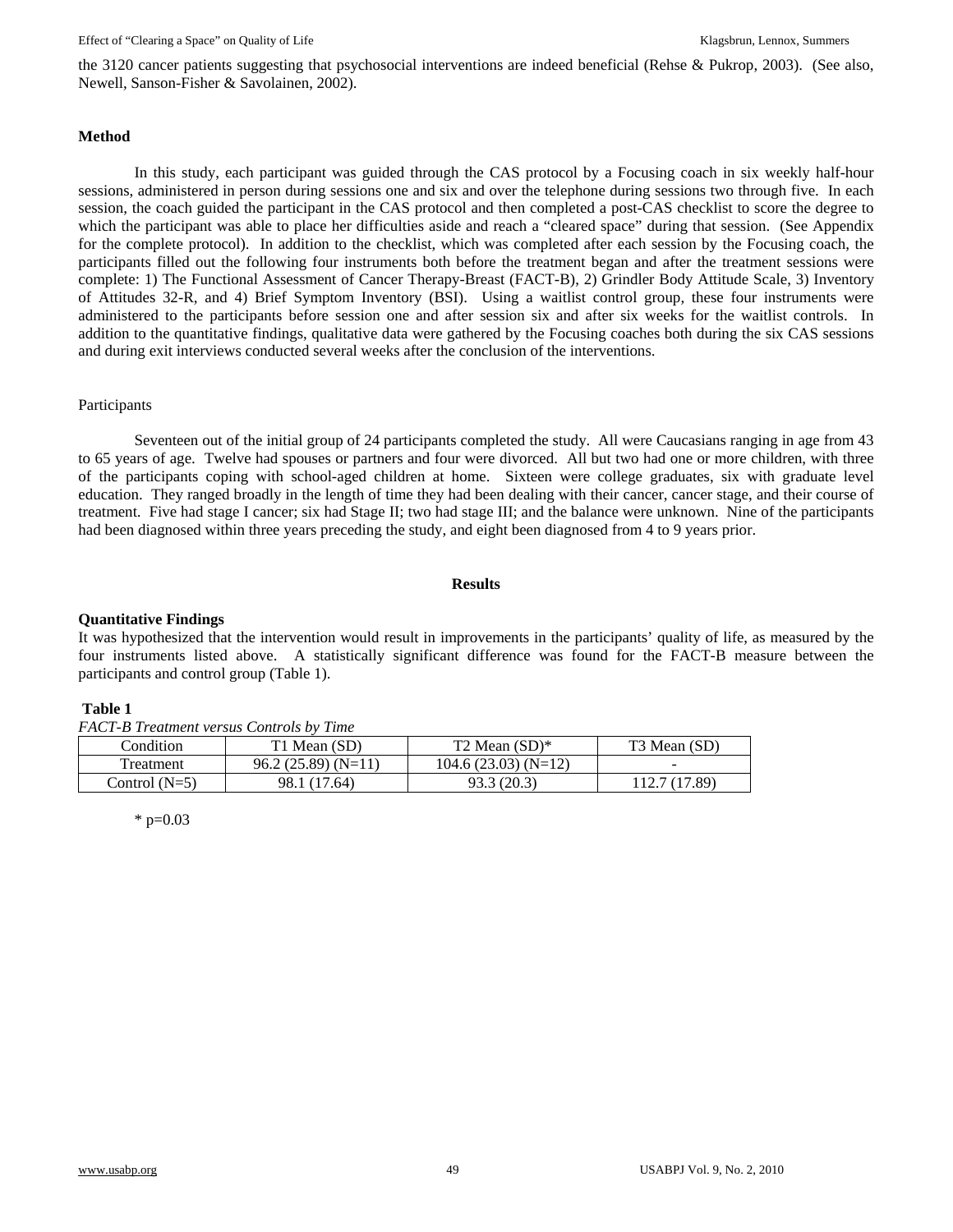|  |  | <i>Figure 2.</i> FACT B TOTAL by Time for Each Condition |  |  |  |
|--|--|----------------------------------------------------------|--|--|--|
|--|--|----------------------------------------------------------|--|--|--|

| <b>Functional Well-Being</b> | Not at all | A little bit | Somewhat | Quite a bit | Very much |
|------------------------------|------------|--------------|----------|-------------|-----------|
| I am able to work (include   |            |              |          |             |           |
| work at home)                |            |              |          |             |           |
| My work (include work at     |            |              |          |             |           |
| home) is fulfilling          |            |              |          |             |           |
| I am able to enjoy life      |            |              |          |             |           |
| I have accepted my illness   |            |              |          |             |           |
| I am sleeping well           |            |              |          |             |           |
| I am enjoying the things I   |            |              |          |             |           |
| usually do for fun           |            |              |          |             |           |
| I am content with the        |            |              |          |             |           |
| quality of my life right now |            |              |          |             |           |

The FACT-B is a 44-item self- report instrument designed to measure several facets of quality of life in patients with breast cancer, including physical, social, family, emotional, and functional well-being. Figure 1 shows the questions contained in the FACT-B instrument. The other measures showed no statistically different results between participants and controls. *Figure 1*. Text of a Subtest of the FACT-B



A second important finding was that there were no statistically significant differences between the delivery methods. Participants achieved equivalent scores on the CAS checklist whether the intervention was delivered live or by telephone*.* In their exit interviews participants reported they preferred having their CAS sessions on the telephone as frequently as they did in person.

## Qualitative Findings

Thirteen of the 17 women who completed the study participated in exit interviews several weeks after their last CAS session. All of them reported that they benefited from the CAS process and intended to continue to use it. The major changes the participants noted in their exit interview were a greater sense of calmness, enhanced emotional self-regulation, improved coping,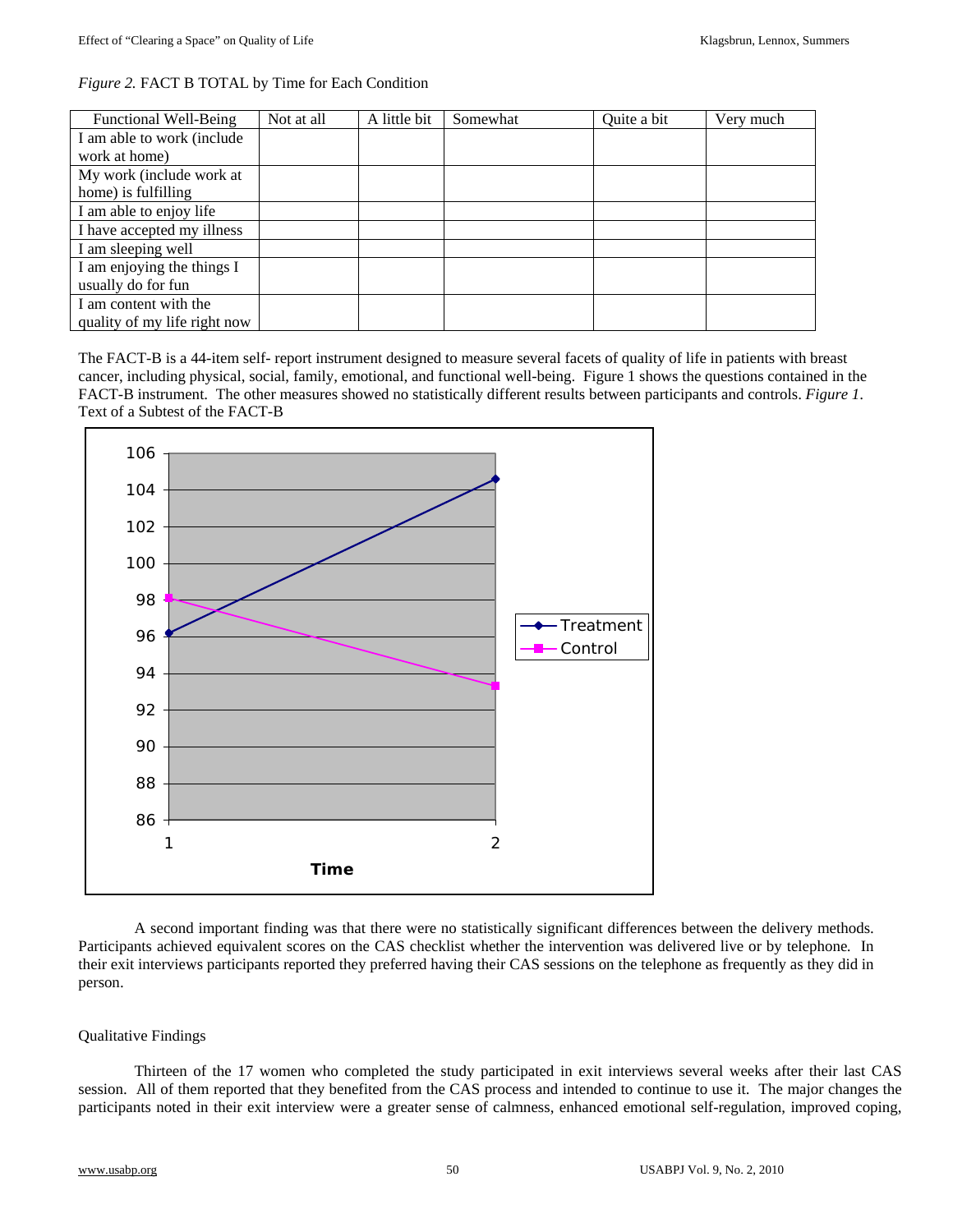#### Effect of "Clearing a Space" on Quality of Life Klagsbrun, Lennox, Summers Klagsbrun, Lennox, Summers

increased mental clarity, greater overall well-being, and a sense of empowerment in dealing with the fear, anxiety, and other issues related to their illness.

## Case Report

This case report describes the experience of a participant named Linda (pseudonym), a 55-year-old woman with Stage III breast cancer diagnosed approximately three years before the study. Prior to the study, she had used a variety of alternative, complementary, or mind-body treatments, including acupuncture, guided imagery, herbal medicine, hypnosis, prayer/faith healing, and support groups.

Throughout her six sessions, Linda focused on her bodily sense of feeling tense, knotted up, jumpy, worried, and exhausted from dealing with all of her doctor's visits and medical procedures. In addition to these chronic bodily experiences, she was weighed down by concerns about a close relative who was dying of cancer, fears regarding her own upcoming medical tests and possible relapse, and her sense that her future was uncertain due to her illness-induced unemployment.

During her six CAS sessions, Linda achieved CAS scores of 8, 9 and 10, 10 being the highest possible score. As a result of the CAS procedures, Linda was able to work through her fears about her own cancer, as well as her relative's precarious medical condition.

Linda also made steady progress in reducing her anxiety during the study period. In her first CAS session, she progressed from having an anxious feeling "like a high-tension wire humming" to feeling "quiet and still." Similarly, during her second session, Linda moved from feeling "jumpy and worried" at the beginning of the session to feeling "mellow" at the end. Facing an upcoming MRI, she started her third session feeling like a "jumping bean" and very weary from all the medical procedures, but by the end of the session, she described herself as feeling "very relaxed. Like my lungs have more room to breathe."

By the fourth session, Linda's feelings of greater peace and calmness seem to have become more prominent in her life outside of the CAS sessions. As she entered the fourth session, she announced that she did not feel tense anymore and that, to the contrary, she felt "relaxed and mellow." She was now able to deal with the possibility of her cancer recurring. Although she had the image that her cancer was like a "geyser bubbling and boiling underneath the smooth surface," she also arrived at a feeling of certainty that she was not going to die from it. This led her to the realization that she needed to remain very positive in her cancer support group, but also that she must give priority to her own needs over those of other group members.

At the beginning of her fifth session, she reported feeling "calmer now—not so much comes up." Nevertheless, she also sensed that she was keyed up "like electricity humming" about the possible adverse effects on her health of an upcoming airplane trip. During the session, she was able to replace her sense of worry with a more relaxed sense she described as a "big space inside."

Linda ended her sixth and final CAS session feeling more empowered and less consumed by her illness. She said, "I don't want to be 'Cancer Girl' and be defined by this." She was able to identify and move out a part of herself that was reluctant to let go of her identification with the cancer. After doing so, she said, "I feel stronger now, more like me." At the end of her final session she told her coach, "I feel very peaceful, very calm. I feel done."

In her exit interview, Linda said that she had found the CAS intervention very valuable because "it stopped the process of being tense and anxious. Sometimes you get on autopilot and you don't even know you are tense." She described her present state as "much more calm on a day-to-day basis."

When asked whether she would recommend Focusing to others with breast cancer, Linda replied, "Definitely. If done during treatment it could help a lot. It would take the fears away. …Also, I think it is important to help people after treatment when all the support and attention is gone. There are no guideposts about what to do now."

When asked how Focusing compared to the other CAM modalities she had experienced, including acupuncture, hypnosis, and meditation, she replied, "Focusing has a more lasting effect. With hypnosis, something might go away, but you don't know how. With Focusing, you are more engaged, more in control. Connecting the body and the mind seems to make a difference."

## Discussion

Body-oriented psychotherapists increasingly need to find ways to address their clients' trauma and to cultivate psychosocial health and wellbeing in all patients, including patients with life-threatening illnesses. Increasingly there is recognition that a cancer diagnosis can be traumatizing for patients (Ott, et al.,, 2006; Stark, Kiely, Smith, Velikova, House & Selby, 2002; Trask, et al., 2001). There is growing patient demand for complementary and alternative medicine (CAM) and mind-body services geared toward helping them cope with cancer and readjust to life after treatment. As noted in the data above, this brief psychosocial body-based intervention of Clearing a Space resulted in a greater sense of calmness, enhanced emotional self-regulation, improved coping, increased mental clarity, greater overall well-being, and a sense of empowerment in dealing with the fear, anxiety, and other issues related to cancer.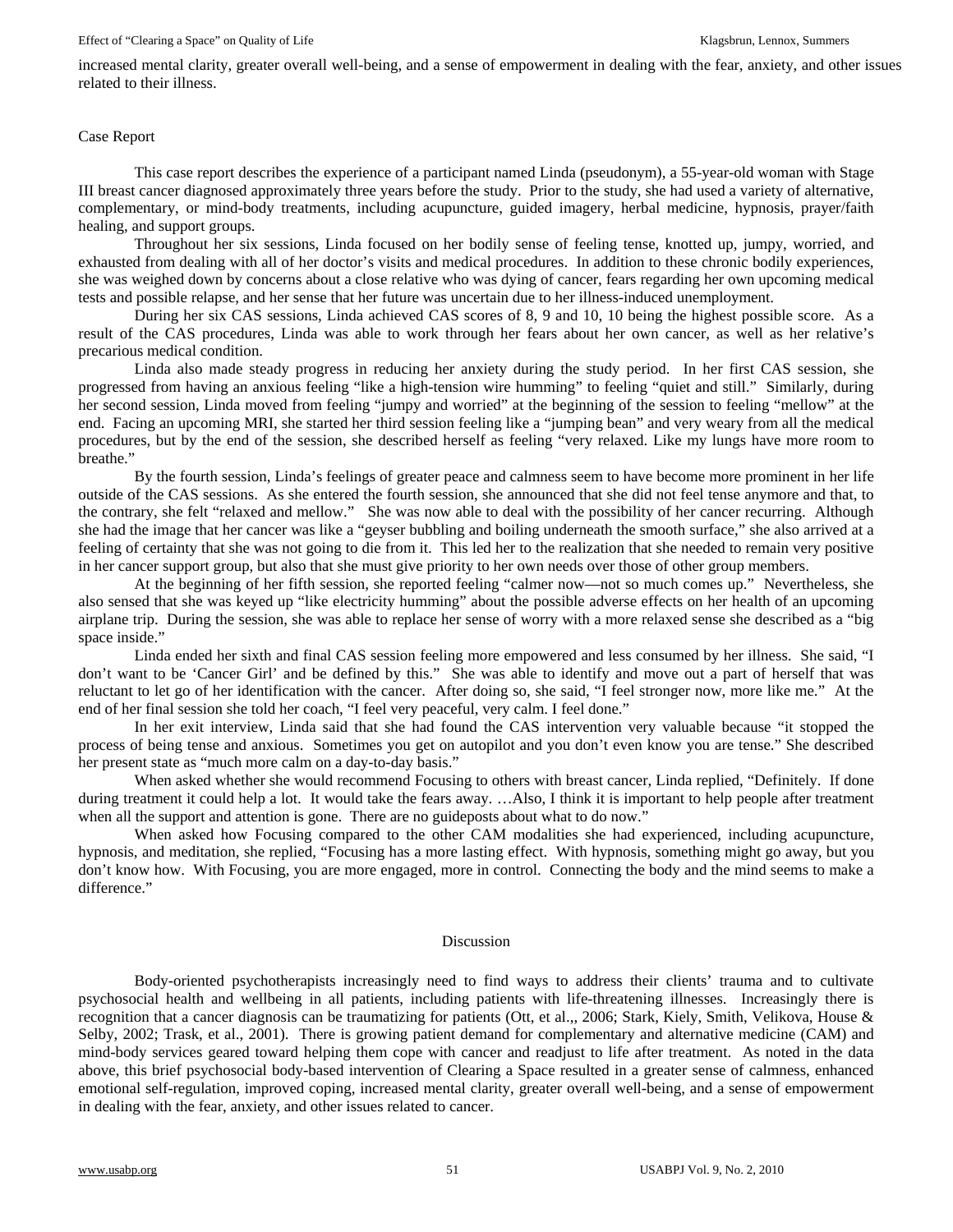#### Effect of "Clearing a Space" on Quality of Life Klagsbrun, Lennox, Summers Klagsbrun, Lennox, Summers

One of the most important and practically useful findings gathered from the exit interviews was that a majority of the participants were equally satisfied with receiving the treatment by telephone as in person. This suggests that providers can offer this beneficial, body based intervention in a convenient and cost-effective format. This delivery method is well matched for this population, for whom travel can be burdensome.

Furthermore, participants found that Focusing had certain advantages as compared to other mindfulness procedures. More specifically, the participants commented on the relational benefits of this method, which are not incorporated into other mindfulness measures. A further benefit for many of the participants was the structured step-wise nature of the intervention, which guided them to turn their attention inward to their body sense and to find there a sense of peace and spiritual well-being.

#### **References**

- Carlson L. E. and Bultz, B. D. (2003). Benefits of psychosocial oncology care: Improved quality of life and medical cost offset." *Health and Quality of Life Outcomes*, *1*(8).
- Ciarmella, A., & Poli, P. (2001). Assessment of depression among cancer patients: The role of pain, cancer type, and treatment. *Psycho-Oncology, 10,* 156– 165.

Croyle, R. T., & Rowland, J. H. (2003). Mood disorders and cancer: A National Cancer Institute perspective. *Biological Psychiatry*, *54*, 191-194.

- Fawzy, I., Fawzy, N.W., Arndt, L.A., & Pasnau, R.O. (1995). Critical review of psychosocial interventions in cancer care. *Archives of General Psychiatry. 52*(2), 100-113.
- Gendlin, E. (1981). *Focusing*. New York: Bantam.

Gendlin, E. (1991). *Focusing-oriented psychotherapy: A manual for the experiential method*. New York: Guilford.

- *Grindler, D. (1991).* Clearing a space and cancer: The use of focusing as a psychological tool for adaptive recovery. *Unpublished doctoral dissertation, Illinois School of Professional Psychology, Chicago, IL.*
- Hendricks, M. (2001). Research basis for humanistic psychotherapy. In D. Cain (Ed.). *Humanistic psychotherapy: Handbook of research and practice*. Washington, D.C.: American Psychological Association.
- Holzner, B., Kemmler, G., Kopp, M., Moschen, R., Schweigkofler, H., Dunser, … Sperner-Unterweger, B. (2001). Quality of life in breast cancer patients not enough attention for long-term survivors? *Psychosomatics.*42(2), 117-123.

Klagsbrun, J. (1999). Focusing, illness, and health care. *The Folio: A Journal for Focusing and Experiential Therapy, 18*(1), 162-170.

- Klagsbrun, J. (2001). Listening and focusing: Holistic health care tools for nurses. Nursing Clinics of North America, 36(1).
- Klagsbrun, J., Rappaport, L., Speiser, V.M., Post, P., Byers J., Stepakoff, S., & Karman, S. (2005). Focusing and expressive arts therapy as a complementary treatment for women with breast cancer. *Journal of Creativity in Mental Health, 1*(1)*,*107-137.
- Mayer, T.J. & Mark, M.M. (1995). Effects of psychosocial interventions with adult cancer patients: A meta-analysis of randomized experiments. *Health Psychology 14*(2)*,*101-108.
- McDaniel, S.J., Musselman, D.L., Porter, M.R., Reed, D.A., & Nemeroff, C.B. (1995). Depression in patients with cancer: Diagnosis, biology, and treatment. *Archives of General Psychiatry, 52*(2), 89-99.
- Newell, S.A., Sanson-Fisher, R.W., & Savolainen, N.J. (2002). Systematic review of psychological therapies for cancer patients: Overview and recommendations for future research. *Journal of the National Cancer Institute, 94*(8)*,* 558-584.

O'Leary, A. (1990). Stress, emotion, and human immune function. *Psychological Bulletin*, *108*(3)*,* 363-382.

Ott, M.J., Norris, R. L., & Bauer-Wu, S. M. (2006). Mindfulness meditation for oncology patients: A discussion and critical review*. Integrative Cancer Therapies* 5(2), 98-108.

- Parker, P.A., Baile, W.F., DeMoor, C. & Cohen, L. (2003). Psychosocial and demographic predictors of quality of life in a large sample of cancer patients. *Psycho-Oncology, 12*(2)*,* 183–193.
- Pettinati, P. (2002). The relative efficacy of various complementary modalities in the lives of patients with chronic pain: A pilot study. *The USA Body Psychotherapy Journal 1*(1)*,* 5-26.
- Rehse, B., & Pukrop, R. (2003). Effects of psychosocial interventions on quality of life in adult cancer patients: Meta analysis of 37 published controlled outcome studies. *Patient Education and Counseling*, *50*(2)*,* 179-186.
- Shiraiwa, K. (1999). Focusing and support group activities for those that live with cancer. *The Folio: A Journal for Focusing and Experiential Therapy 18*(1), 47-50.
- Spiegel, D., Bloom, J. R., Kraemer, H. C., & Gottheil, E. (1989). Effect of psychosocial treatment on survival of patients with metastatic breast cancer. *Lancet, 2,* 888–891.
- Spiegel, D., & Giese-Davis, J. (2003). Depression and cancer: Mechanisms and disease progression. *Biological Psychiatry, 54,* 269–282.
- Stark, D, Kiely, M., Smith, A., Velikova, A., House, G., & Selby, P. (2002). Anxiety disorders in cancer patients: Their nature, associations, and relation to quality of life. *The Journal of Clinical Oncology, 20,* 3137-3148.
- Trask, P.C., Paterson, A.G., Hayasaka, S., Dunn, R.L., Riba, M., & Johnson, T. (2001). Psychosocial characteristics of individuals with non-stage IV melanoma. *Journal of Clinical Oncology, 19*(11)*, 2844-2850.*
- Wyatt, G., Sikorskii, A., Wills, CE., & Su, H. (2010). Complementary and alternative medicine use, spending, and quality of life in early stage breast cancer. *Nursing Research, 59*(1)*,* 58-66.

#### Appendix

#### CLEARING A SPACE PROTOCOL

Before we begin, it would be helpful for you to choose a comfortable space. You could be lying down or sitting in a comfortable chair…hopefully somewhere where you won't be distracted or interrupted. So take some moments to get comfortable and let me know when you feel ready to begin.

1. When you are ready, you might want to close your eyes, if that feels right, and then begin becoming aware of your body as it rests into a comfortable position…feeling how your body is being supported by the chair - or if you are lying down, sensing that surface, and then just taking a few deep breaths – in and out. You might notice your breathing as it begins to slow down with each exhalation (5 seconds pause) and just allow your attention to gently come into the center of your body. Ask yourself, "How am I right now?" (PAUSE) or "Is there anything that might be in the way of feeling fine?" (5 seconds pause). Just letting your body do the answering and let me know when something shows up. (10 seconds pause). Now taking a moment to sit with it with friendly acceptance, notice the quality of that in the body. (10 seconds pause).

2. Now seeing if there is a word, phrase or image that captures the quality of how all of that feels in your body, let me know if you find something (5 second pause)...saying the word, phrase or image back to yourself, check to see if it fits the sense you have there exactly. Is that still the right way to capture your *concern*?